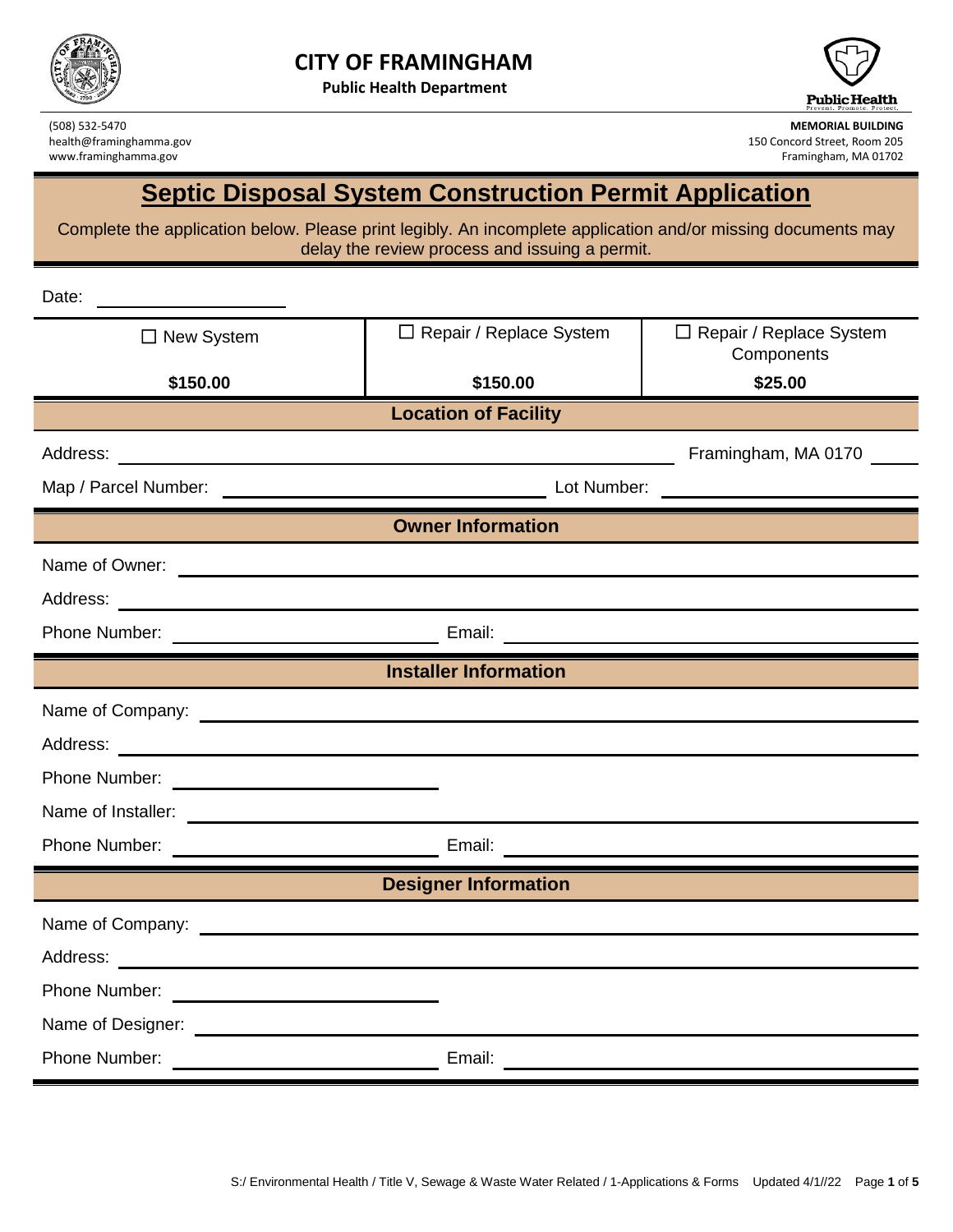| <b>Facility Information - Type of Building</b>                                                                                                                                                                                                                                                                                                                                                                                                                                                                                  |                                     |  |  |  |
|---------------------------------------------------------------------------------------------------------------------------------------------------------------------------------------------------------------------------------------------------------------------------------------------------------------------------------------------------------------------------------------------------------------------------------------------------------------------------------------------------------------------------------|-------------------------------------|--|--|--|
| Lot Size:<br>$\overline{\phantom{a}}$ ft <sup>2</sup>                                                                                                                                                                                                                                                                                                                                                                                                                                                                           |                                     |  |  |  |
| $\Box$ Dwelling<br>Number of Bedrooms: $\frac{1}{\sqrt{1-\frac{1}{\sqrt{1-\frac{1}{\sqrt{1-\frac{1}{\sqrt{1-\frac{1}{\sqrt{1-\frac{1}{\sqrt{1-\frac{1}{\sqrt{1-\frac{1}{\sqrt{1-\frac{1}{\sqrt{1-\frac{1}{\sqrt{1-\frac{1}{\sqrt{1-\frac{1}{\sqrt{1-\frac{1}{\sqrt{1-\frac{1}{\sqrt{1-\frac{1}{\sqrt{1-\frac{1}{\sqrt{1-\frac{1}{\sqrt{1-\frac{1}{\sqrt{1-\frac{1}{\sqrt{1-\frac{1}{\sqrt{1-\frac{1}{\sqrt{1-\frac{1}{\sqrt{1-\frac$                                                                                            |                                     |  |  |  |
| Number of Persons Served:                                                                                                                                                                                                                                                                                                                                                                                                                                                                                                       |                                     |  |  |  |
| Showers: □ Yes □ No Number of Showers: _________ Cafeteria: □ Yes                                                                                                                                                                                                                                                                                                                                                                                                                                                               | $\Box$ No                           |  |  |  |
|                                                                                                                                                                                                                                                                                                                                                                                                                                                                                                                                 |                                     |  |  |  |
| <b>Design Flow</b>                                                                                                                                                                                                                                                                                                                                                                                                                                                                                                              |                                     |  |  |  |
| Design Flow (minimum required):<br><u> 1980 - John Stein, Amerikaansk politiker (</u>                                                                                                                                                                                                                                                                                                                                                                                                                                           | <b>GPM</b>                          |  |  |  |
| <b>Calculated Design Flow:</b><br><u> 1989 - Johann Barnett, fransk politiker (</u>                                                                                                                                                                                                                                                                                                                                                                                                                                             | <b>GPM</b>                          |  |  |  |
| Design Flow Provided:<br><b>CPM</b>                                                                                                                                                                                                                                                                                                                                                                                                                                                                                             |                                     |  |  |  |
| <b>Plan Information</b>                                                                                                                                                                                                                                                                                                                                                                                                                                                                                                         |                                     |  |  |  |
|                                                                                                                                                                                                                                                                                                                                                                                                                                                                                                                                 | Number of Sheets: Number of Sheets: |  |  |  |
|                                                                                                                                                                                                                                                                                                                                                                                                                                                                                                                                 |                                     |  |  |  |
| Date of Soil Evaluation: Name of Soil Evaluator: Name of Soil Evaluator:                                                                                                                                                                                                                                                                                                                                                                                                                                                        |                                     |  |  |  |
|                                                                                                                                                                                                                                                                                                                                                                                                                                                                                                                                 |                                     |  |  |  |
|                                                                                                                                                                                                                                                                                                                                                                                                                                                                                                                                 |                                     |  |  |  |
|                                                                                                                                                                                                                                                                                                                                                                                                                                                                                                                                 |                                     |  |  |  |
| Brief Description of Repairs or Alterations: ___________________________________                                                                                                                                                                                                                                                                                                                                                                                                                                                |                                     |  |  |  |
|                                                                                                                                                                                                                                                                                                                                                                                                                                                                                                                                 |                                     |  |  |  |
|                                                                                                                                                                                                                                                                                                                                                                                                                                                                                                                                 |                                     |  |  |  |
| Statement: I,                                                                                                                                                                                                                                                                                                                                                                                                                                                                                                                   | agree to ensure the construction    |  |  |  |
| and maintenance of the afore described on-site sewage disposal system in accordance with the provisions of<br>Title 5 of the Environmental Code and not to place the system in operation until a Certificate of Compliance has<br>been issued by the Framingham Public Health Department. Approval of this application does not guarantee a<br>Certificate of Compliance will be issued. Only after the system has been inspected and the as built meets the plans<br>as submitted, a Certificate of Compliance will be issued. |                                     |  |  |  |

Signature: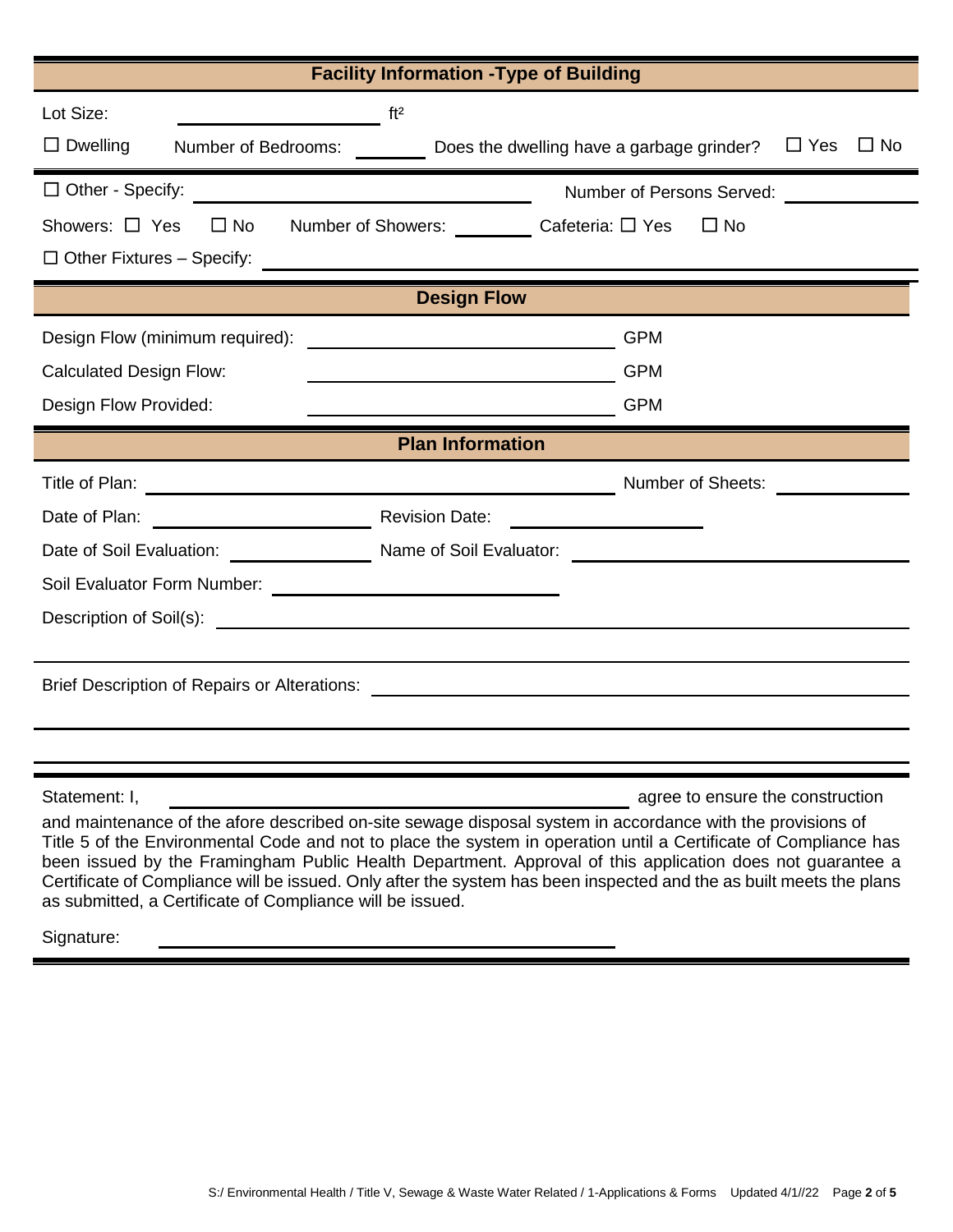| To obtain a permit to construct a Septic Disposal System, submit the following:                                                                     |                                                                                                                                                                        |                                                                                                                                                            |                                                                                                 |                                                                                                       |  |  |
|-----------------------------------------------------------------------------------------------------------------------------------------------------|------------------------------------------------------------------------------------------------------------------------------------------------------------------------|------------------------------------------------------------------------------------------------------------------------------------------------------------|-------------------------------------------------------------------------------------------------|-------------------------------------------------------------------------------------------------------|--|--|
| <b>Completed Application</b>                                                                                                                        |                                                                                                                                                                        |                                                                                                                                                            |                                                                                                 |                                                                                                       |  |  |
|                                                                                                                                                     |                                                                                                                                                                        | Please see the fee schedule below. Make checks payable to "City of Framingham". Credit cards<br>are not accepted at this time. All fees are non-refundable |                                                                                                 |                                                                                                       |  |  |
|                                                                                                                                                     | Fee                                                                                                                                                                    | <b>New System</b>                                                                                                                                          | <b>Repair / Replace System</b>                                                                  | <b>Repair / Replace System Components</b>                                                             |  |  |
|                                                                                                                                                     |                                                                                                                                                                        | \$150.00                                                                                                                                                   | \$150.00                                                                                        | \$25.00                                                                                               |  |  |
|                                                                                                                                                     | Sketch of property including the location of all components and describe component repair or provide<br>specification sheet for component replacement (if applicable). |                                                                                                                                                            |                                                                                                 |                                                                                                       |  |  |
| U                                                                                                                                                   | An electronic copy of the plans.                                                                                                                                       |                                                                                                                                                            |                                                                                                 |                                                                                                       |  |  |
| $\Box$                                                                                                                                              |                                                                                                                                                                        |                                                                                                                                                            | workers' compensation policy declaration page that shows the policy number and expiration date. | Completed "Workers' Compensation Insurance Affidavit: General Businesses". Attach a copy of the       |  |  |
|                                                                                                                                                     |                                                                                                                                                                        |                                                                                                                                                            | and issuing a permit.                                                                           | Note: An incomplete application and/or missing documents may cause a delay in the plan review process |  |  |
|                                                                                                                                                     |                                                                                                                                                                        |                                                                                                                                                            | <b>For Official Use Only</b>                                                                    |                                                                                                       |  |  |
|                                                                                                                                                     |                                                                                                                                                                        | <b>Approves as submitted</b>                                                                                                                               |                                                                                                 |                                                                                                       |  |  |
|                                                                                                                                                     |                                                                                                                                                                        |                                                                                                                                                            | Approves as submitted with the following conditions:                                            |                                                                                                       |  |  |
|                                                                                                                                                     |                                                                                                                                                                        |                                                                                                                                                            |                                                                                                 |                                                                                                       |  |  |
|                                                                                                                                                     |                                                                                                                                                                        |                                                                                                                                                            |                                                                                                 |                                                                                                       |  |  |
|                                                                                                                                                     |                                                                                                                                                                        |                                                                                                                                                            |                                                                                                 |                                                                                                       |  |  |
|                                                                                                                                                     |                                                                                                                                                                        |                                                                                                                                                            |                                                                                                 |                                                                                                       |  |  |
|                                                                                                                                                     |                                                                                                                                                                        |                                                                                                                                                            |                                                                                                 |                                                                                                       |  |  |
|                                                                                                                                                     |                                                                                                                                                                        | Disapproved as submitted - Reason(s): **                                                                                                                   |                                                                                                 |                                                                                                       |  |  |
|                                                                                                                                                     |                                                                                                                                                                        |                                                                                                                                                            |                                                                                                 |                                                                                                       |  |  |
|                                                                                                                                                     |                                                                                                                                                                        |                                                                                                                                                            |                                                                                                 |                                                                                                       |  |  |
|                                                                                                                                                     |                                                                                                                                                                        |                                                                                                                                                            |                                                                                                 |                                                                                                       |  |  |
|                                                                                                                                                     |                                                                                                                                                                        |                                                                                                                                                            |                                                                                                 |                                                                                                       |  |  |
|                                                                                                                                                     |                                                                                                                                                                        |                                                                                                                                                            |                                                                                                 |                                                                                                       |  |  |
|                                                                                                                                                     |                                                                                                                                                                        |                                                                                                                                                            |                                                                                                 |                                                                                                       |  |  |
|                                                                                                                                                     |                                                                                                                                                                        |                                                                                                                                                            |                                                                                                 |                                                                                                       |  |  |
| ** Applicant can resubmit an updated application or provide additional information to address the<br>reason(s) why the application was disapproved. |                                                                                                                                                                        |                                                                                                                                                            |                                                                                                 |                                                                                                       |  |  |
|                                                                                                                                                     |                                                                                                                                                                        |                                                                                                                                                            |                                                                                                 |                                                                                                       |  |  |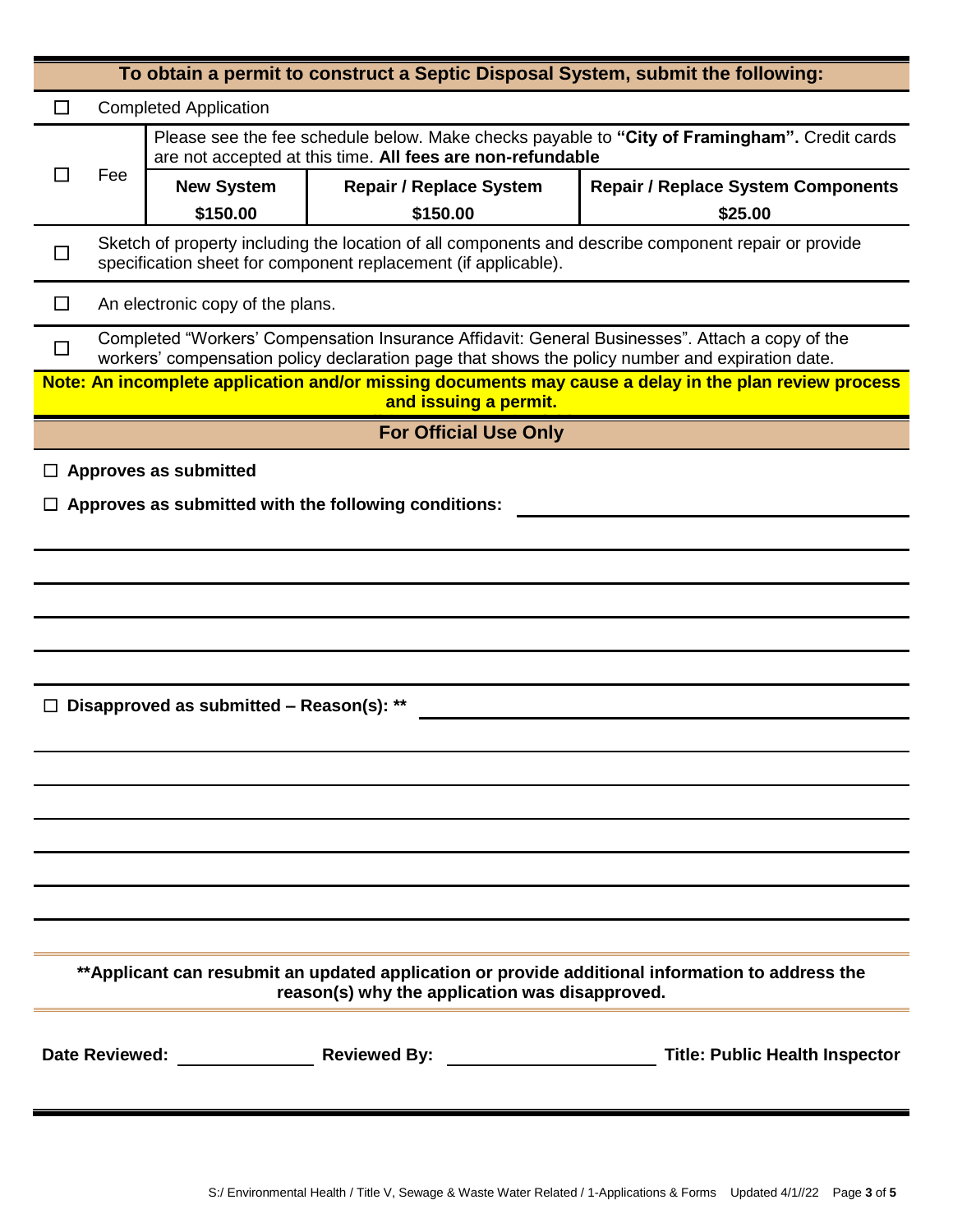| <b>SE PETT</b><br><b>ALAD</b><br><b>CONTRACTOR</b> |  |
|----------------------------------------------------|--|
| <b>CERCIOS M</b>                                   |  |

| <b>The Commonwealth of Massachusetts</b><br><b>Department of Industrial Accidents</b><br>1 Congress Street, Suite 100<br>Boston, MA 02114-2017<br>www.mass.gov/dia<br>Workers' Compensation Insurance Affidavit: General Businesses.<br>TO BE FILED WITH THE PERMITTING AUTHORITY.                                                                                                                                                                                                                                                                                                                                                                                                                                                                                                                                                                                                                                                                                                                                                                                                                                                                                                                                                                                                  |                                                                                                                                                                                                                                                                                                    |  |  |  |  |
|-------------------------------------------------------------------------------------------------------------------------------------------------------------------------------------------------------------------------------------------------------------------------------------------------------------------------------------------------------------------------------------------------------------------------------------------------------------------------------------------------------------------------------------------------------------------------------------------------------------------------------------------------------------------------------------------------------------------------------------------------------------------------------------------------------------------------------------------------------------------------------------------------------------------------------------------------------------------------------------------------------------------------------------------------------------------------------------------------------------------------------------------------------------------------------------------------------------------------------------------------------------------------------------|----------------------------------------------------------------------------------------------------------------------------------------------------------------------------------------------------------------------------------------------------------------------------------------------------|--|--|--|--|
| <b>Applicant Information</b><br><b>Please Print Legibly</b>                                                                                                                                                                                                                                                                                                                                                                                                                                                                                                                                                                                                                                                                                                                                                                                                                                                                                                                                                                                                                                                                                                                                                                                                                         |                                                                                                                                                                                                                                                                                                    |  |  |  |  |
| Business/Organization Name: 1988 and 2008 and 2008 and 2008 and 2008 and 2008 and 2008 and 2008 and 2008 and 2008 and 2008 and 2008 and 2008 and 2008 and 2008 and 2008 and 2008 and 2008 and 2008 and 2008 and 2008 and 2008                                                                                                                                                                                                                                                                                                                                                                                                                                                                                                                                                                                                                                                                                                                                                                                                                                                                                                                                                                                                                                                       |                                                                                                                                                                                                                                                                                                    |  |  |  |  |
|                                                                                                                                                                                                                                                                                                                                                                                                                                                                                                                                                                                                                                                                                                                                                                                                                                                                                                                                                                                                                                                                                                                                                                                                                                                                                     |                                                                                                                                                                                                                                                                                                    |  |  |  |  |
|                                                                                                                                                                                                                                                                                                                                                                                                                                                                                                                                                                                                                                                                                                                                                                                                                                                                                                                                                                                                                                                                                                                                                                                                                                                                                     | Phone #: $\qquad \qquad$                                                                                                                                                                                                                                                                           |  |  |  |  |
| Are you an employer? Check the appropriate box:<br>1. I am a employer with employees (full and/<br>or part-time).*<br>2.<br>I am a sole proprietor or partnership and have no<br>employees working for me in any capacity.<br>[No workers' comp. insurance required]<br>3. $\Box$ We are a corporation and its officers have exercised<br>their right of exemption per c. 152, $\S1(4)$ , and we have<br>no employees. [No workers' comp. insurance required]**<br>$4.$ We are a non-profit organization, staffed by volunteers,<br>with no employees. [No workers' comp. insurance req.]<br>*Any applicant that checks box #1 must also fill out the section below showing their workers' compensation policy information.<br>**If the corporate officers have exempted themselves, but the corporation has other employees, a workers' compensation policy is required and such an<br>organization should check box #1.<br>I am an employer that is providing workers' compensation insurance for my employees. Below is the policy information.<br>Insurance Company Name: 1986 and 2008 and 2008 and 2008 and 2008 and 2008 and 2008 and 2008 and 2008 and 2008 and 2008 and 2008 and 2008 and 2008 and 2008 and 2008 and 2008 and 2008 and 2008 and 2008 and 2008 and 2008 and | <b>Business Type (required):</b><br>5. $\Box$ Retail<br>6. Restaurant/Bar/Eating Establishment<br>Office and/or Sales (incl. real estate, auto, etc.)<br>7.<br>Non-profit<br>8.<br>Entertainment<br>9<br>$\Box$ Manufacturing<br>10.1<br>Health Care<br>11.<br>$12.$ Other contracts of $\sim$ 12. |  |  |  |  |
| Insurer's Address: New York Contains a strategy of the state of the state of the state of the state of the state of the state of the state of the state of the state of the state of the state of the state of the state of th                                                                                                                                                                                                                                                                                                                                                                                                                                                                                                                                                                                                                                                                                                                                                                                                                                                                                                                                                                                                                                                      |                                                                                                                                                                                                                                                                                                    |  |  |  |  |
|                                                                                                                                                                                                                                                                                                                                                                                                                                                                                                                                                                                                                                                                                                                                                                                                                                                                                                                                                                                                                                                                                                                                                                                                                                                                                     |                                                                                                                                                                                                                                                                                                    |  |  |  |  |
| Attach a copy of the workers' compensation policy declaration page (showing the policy number and expiration date).<br>Failure to secure coverage as required under Section 25A of MGL c. 152 can lead to the imposition of criminal penalties of a<br>fine up to \$1,500.00 and/or one-year imprisonment, as well as civil penalties in the form of a STOP WORK ORDER and a fine<br>of up to \$250.00 a day against the violator. Be advised that a copy of this statement may be forwarded to the Office of<br>Investigations of the DIA for insurance coverage verification.                                                                                                                                                                                                                                                                                                                                                                                                                                                                                                                                                                                                                                                                                                     |                                                                                                                                                                                                                                                                                                    |  |  |  |  |
| I do hereby certify, under the pains and penalties of perjury that the information provided above is true and correct.                                                                                                                                                                                                                                                                                                                                                                                                                                                                                                                                                                                                                                                                                                                                                                                                                                                                                                                                                                                                                                                                                                                                                              |                                                                                                                                                                                                                                                                                                    |  |  |  |  |
| Signature: Signature:                                                                                                                                                                                                                                                                                                                                                                                                                                                                                                                                                                                                                                                                                                                                                                                                                                                                                                                                                                                                                                                                                                                                                                                                                                                               | Date:                                                                                                                                                                                                                                                                                              |  |  |  |  |
| <u> 1980 - Johann Barn, mars ann an Cathracha ann an t-</u><br>Phone #:                                                                                                                                                                                                                                                                                                                                                                                                                                                                                                                                                                                                                                                                                                                                                                                                                                                                                                                                                                                                                                                                                                                                                                                                             |                                                                                                                                                                                                                                                                                                    |  |  |  |  |
| Official use only. Do not write in this area, to be completed by city or town official.                                                                                                                                                                                                                                                                                                                                                                                                                                                                                                                                                                                                                                                                                                                                                                                                                                                                                                                                                                                                                                                                                                                                                                                             |                                                                                                                                                                                                                                                                                                    |  |  |  |  |
| City or Town: Permit/License #<br><b>Issuing Authority (circle one):</b><br>1. Board of Health 2. Building Department 3. City/Town Clerk 4. Licensing Board 5. Selectmen's Office                                                                                                                                                                                                                                                                                                                                                                                                                                                                                                                                                                                                                                                                                                                                                                                                                                                                                                                                                                                                                                                                                                   |                                                                                                                                                                                                                                                                                                    |  |  |  |  |
| Contact Person: Phone #: Phone #:                                                                                                                                                                                                                                                                                                                                                                                                                                                                                                                                                                                                                                                                                                                                                                                                                                                                                                                                                                                                                                                                                                                                                                                                                                                   |                                                                                                                                                                                                                                                                                                    |  |  |  |  |

www.mass.gov/dia